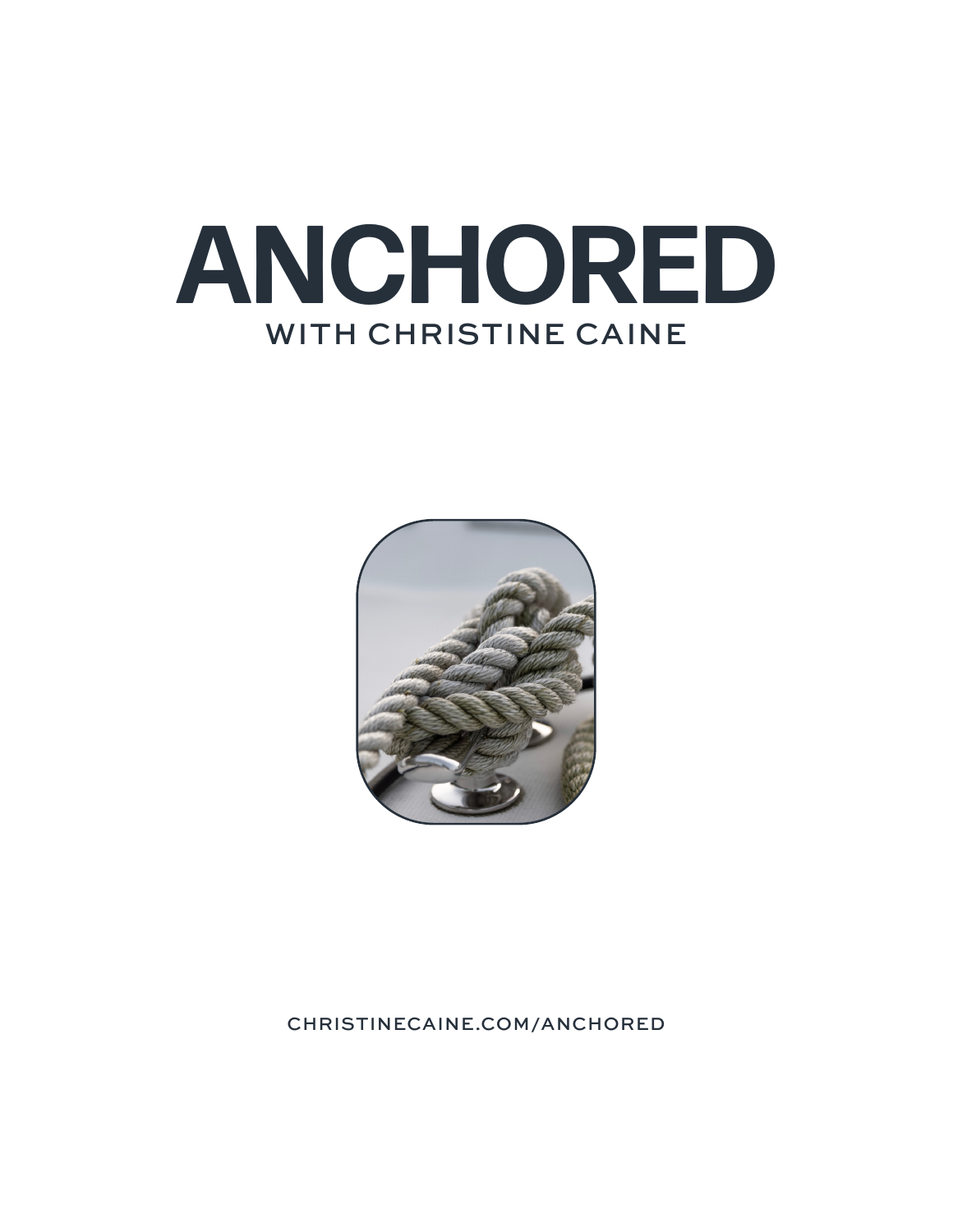# **TABLE OF CONTENTS**

MODULE 01 | PAGE 02 YOUR NOTHING IS SOMETHING

> MODULE 02 | PAGE 09 RESISTING DRIFT

MODULE 03 | PAGE 13 REST IN GOD

MODULE 04 | PAGE 19 DO GOOD

MODULE 05 | PAGE 24 INVITE JESUS IN

MODULE 06 | PAGE 33 COLLABORATE AND CELEBRATE

> MODULE 07 | PAGE 36 YOU CAN DO THIS!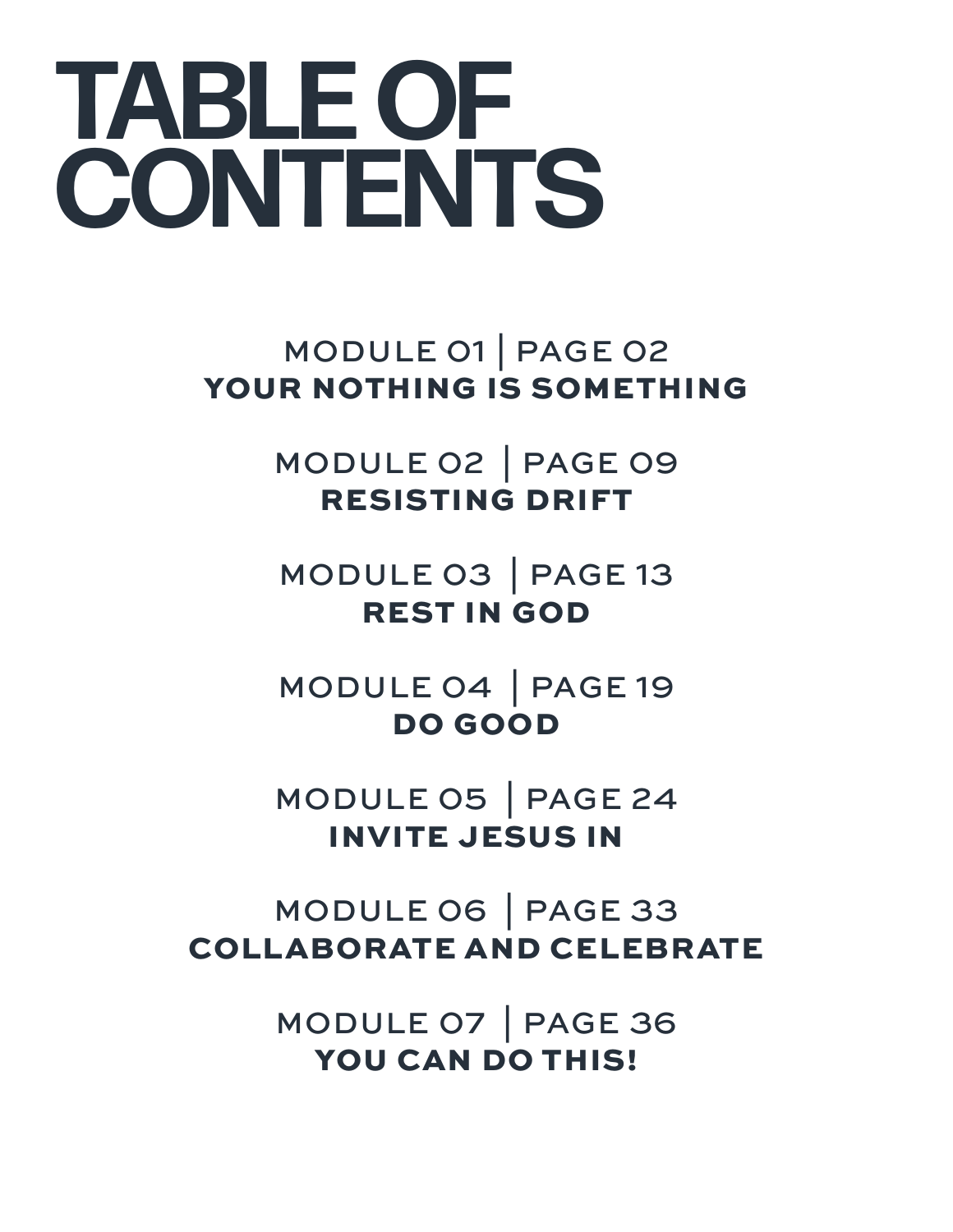

# **YOUR NOTHING IS SOMETHING**

*Therefore we must pay much closer attention to what we have heard, lest we drift away from it. For since the message declared by angels proved to be reliable, and every transgression or disobedience received a just retribution, how shall we escape if we neglect such a great salvation? It was declared at first by the Lord, and it was attested to us by those who heard, while God also bore witness by signs and wonders and various miracles and by gifts of the Holy Spirit distributed according to his will.*

**Hebrews 2:1-4 ESV**

When I was just a kid, my dad drilled the dangers of drifting into me and my brothers. Every year, he and Mum would take us kids on an annual trip to Umina Beach, just an hour's drive north of Sydney where we lived. It was a great getaway we all looked forward to every year, but going for a summer holiday also meant swimming against a strong undertow. Knowing that we could be swept out to sea, my dad coached us every year about the dangers of the undercurrent and what to do if you felt yourself being pulled under or away from the shore.

Then, once we were out on the beach, he had a routine for keeping us safe. He would set up an umbrella in the sand—always one so vivid I felt sure everyone on the beach knew we had to be Greek. Other families had pretty ones or solid ones, but ours always seemed to outshine the sun and scream our lively heritage. There was no blending in for the Caryofyllis clan. After Dad positioned the umbrella, he would walk down the beach a short distance and essentially make a flag out of an equally brilliantly colored beach towel and a pole, standing it up in the sand.

# CHRISTINECAINE.COM/ANCHORED | 02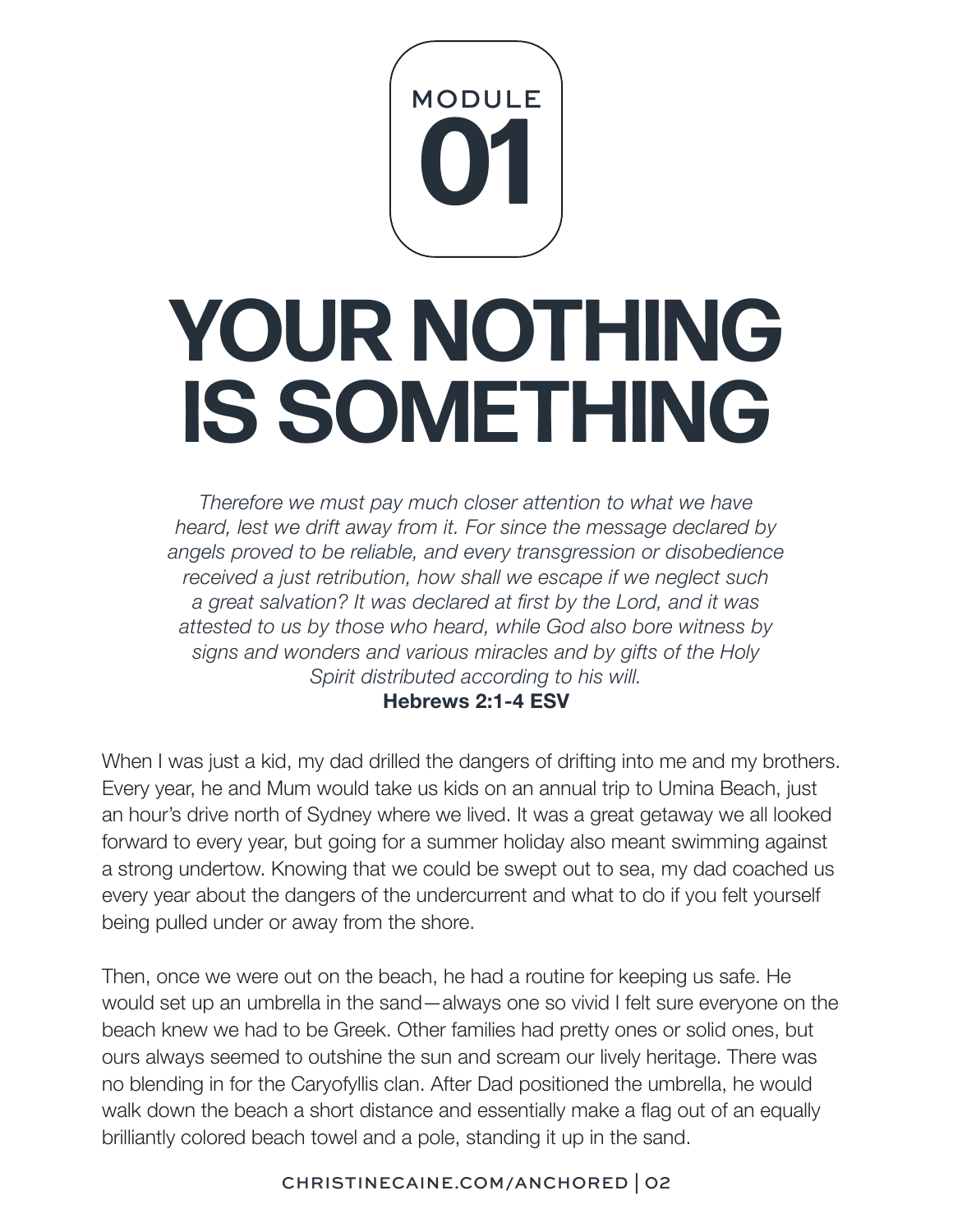There was no mistaking Dad's handiwork, even from way out in the water. But that was the point. Before he let us run out into the surf, he would always make us huddle up and listen to his instructions. To this day, I can still hear him:

*The undertow is really strong today, so when you're out there in the water, I need you to look up every now and again and check your markers. There's the umbrella, and there's the towel. Make sure you're between the two of them. If you find yourself outside the markers, make your way to shore and walk back. If you look up every now and again and check your markers, you'll be fine.*

My dad knew how easily the currents could pull us under and take us out. He knew how easy it was to drift.

So did the writer of Hebrews as he cautioned the Christ followers of his day, just like my dad cautioned my brothers and me. Look up Hebrews 2:1 and write it here.

In what you wrote, highlight these two key phrases:

*Pay attention.* 

*Lest you drift.* 

The thrills—and dangers—of the ocean can be a lot like our lives. We know there will be rough patches where the waves threaten to overcome us, yet there are times when the waters are calm and gentle, moving in a steady rhythm. In each case, however, what would happen if we got into our boat and set off to sea, but we never bothered to lift the sails? Sure, we may drift more slowly in good weather than we would in the midst of a storm, but we'd be swept off our course nonetheless. And we may not even notice it happening.

Have you ever been driving in your car, listening intently to a podcast or music, and you suddenly realize you've missed the turnoff? You pass some landmark, a bridge or a school, telling you that you're off course. Without meaning to, you've ended up at the wrong spot, wasted your time, and delayed getting to the place you wanted to go. Likewise, when we don't pay attention on life's journey, we get lost and end up in the wrong spot.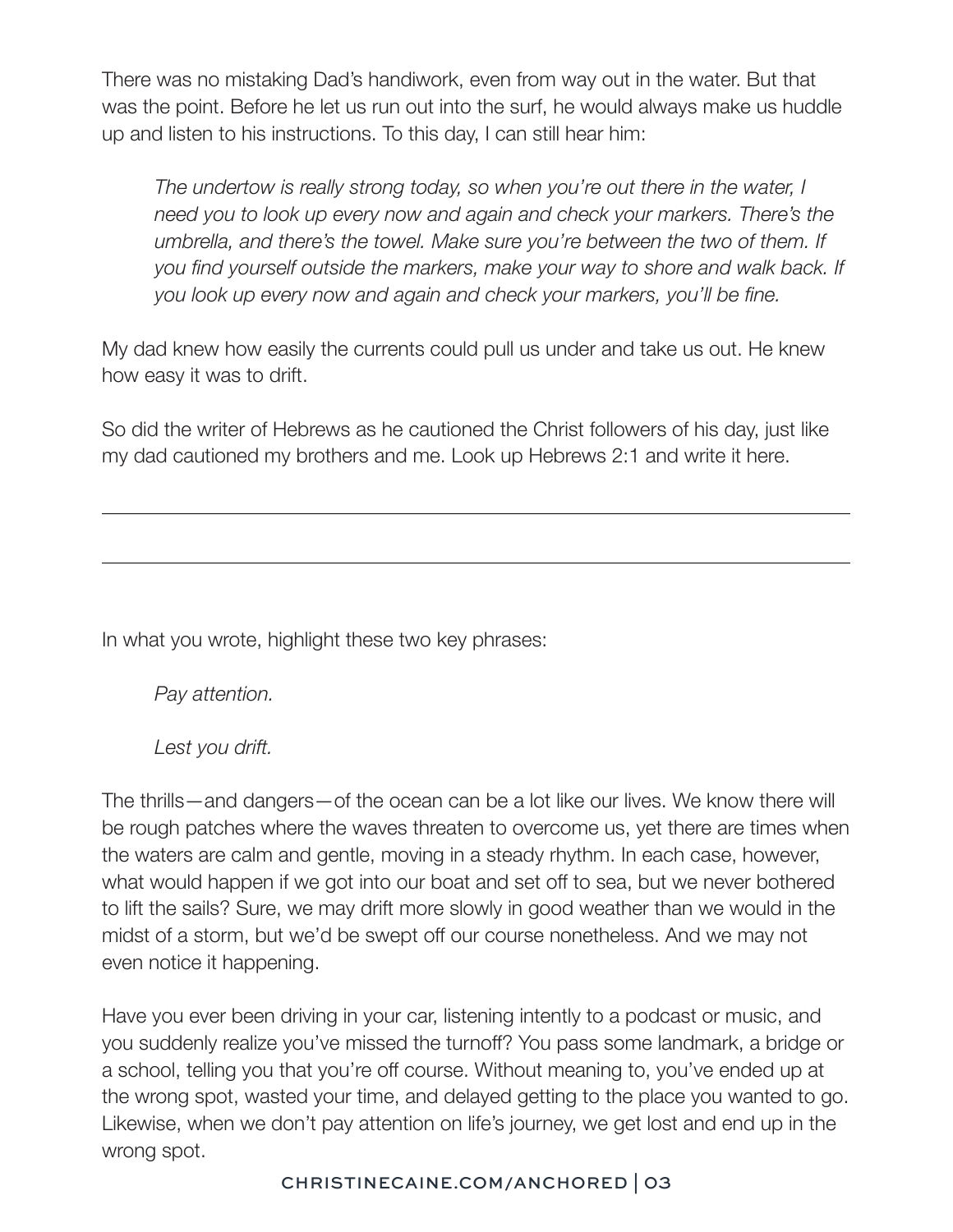Your destination in life is the amazing purpose and plan God has for you. In his loving wisdom, he gives you tools to navigate toward a hope-filled future. Your responsibility is to use all of the tools and resources he's provided so you can do your part to stay on course. Thankfully, you are not left alone to figure out how to do this—your loving Father shows you the way.

How can a person stay on track? By fixing your focus on Jesus. He is a better landmark than any bright umbrella in the sand! To keep moving toward your Godgiven purpose and destiny, you must give Jesus more than just an occasional, passing glance. Keep your eyes fixed on him at all times, whether you are in a joyful season of smooth sailing or persevering your way through a stormy trial of life. If you allow yourself to live on autopilot, your focus drifting from one thing to the next, you'll wander without purpose and fail to reach the full promise of the amazing life God has created you to live. If you truly desire to live a life of impact and purpose, be intentional and decide to set your focus on Jesus.

Where are you now? Take an inventory of where you are in your life today emotionally, physically, relationally, and spiritually. Are you where you intended to be? Describe your life "location" and how you believe you got to this place.

Do you know where you'd like to go in life? Do you have a spiritual, emotional, physical or relational destination? Write it here.

While you may not be experiencing literal oceanic currents like my brothers and I did, the currents of our time and culture are always swirling. Everything in the world feels chaotic, volatile and unpredictable. It seems that everything that can be shaken is being shaken.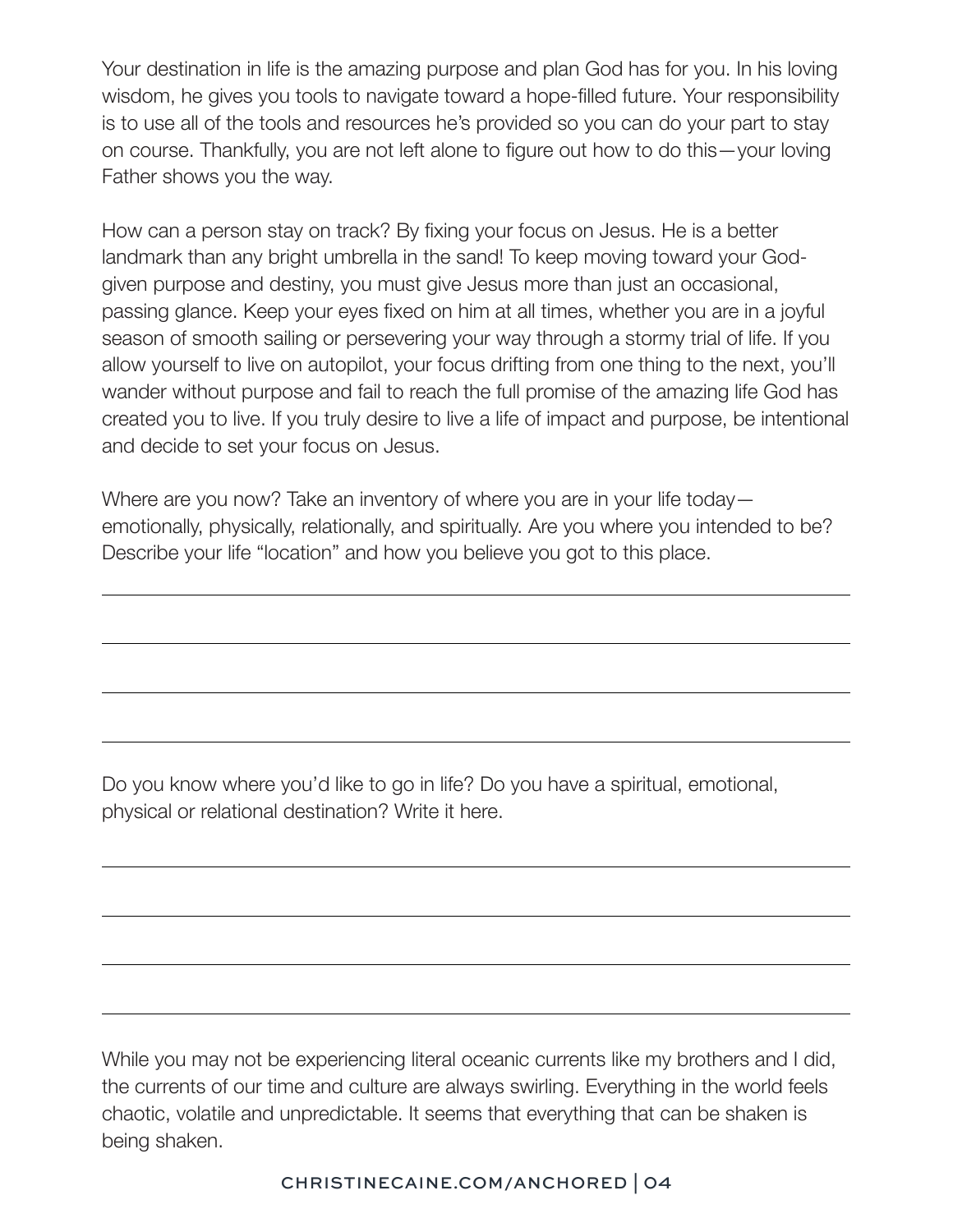Whether it's politics and governments, morality and normality, values and beliefs, right and wrong, truth and facts—everything seems to be shifting. We try so hard to be loving and gracious, inclusive and not exclusive, kind and gentle, but still absolutely obedient to the truth of the Word of God—and it's not easy. It's not easy to stand out when it would be so much more comfortable to fit in.

Do you feel the currents of our time and culture pulling on you? Or pulling you away from where you want to be? Spiritually? Emotionally? Mentally? Physically?

What currents are impacting you the most right now?

My dad did all he could to prepare us kids. He knew better than we did the strength of the currents.I remember him telling us what to do just in case we got caught up in the current, but grew too tired to keep swimming toward shore: "Float. Save your strength. Don't fight it. And know that I'm watching. I'll find a way to get to you." I believed him. I always knew he would be ready to rescue us, all set to do whatever it took to reach us.

Isn't our Heavenly Father just as eager to help us when we drift spiritually? He's always watching. Always ready. Always wanting to get us from where we are to where we need to be.

Look up Hebrews 13:8. What does it tell you about the character and nature of our Heavenly Father?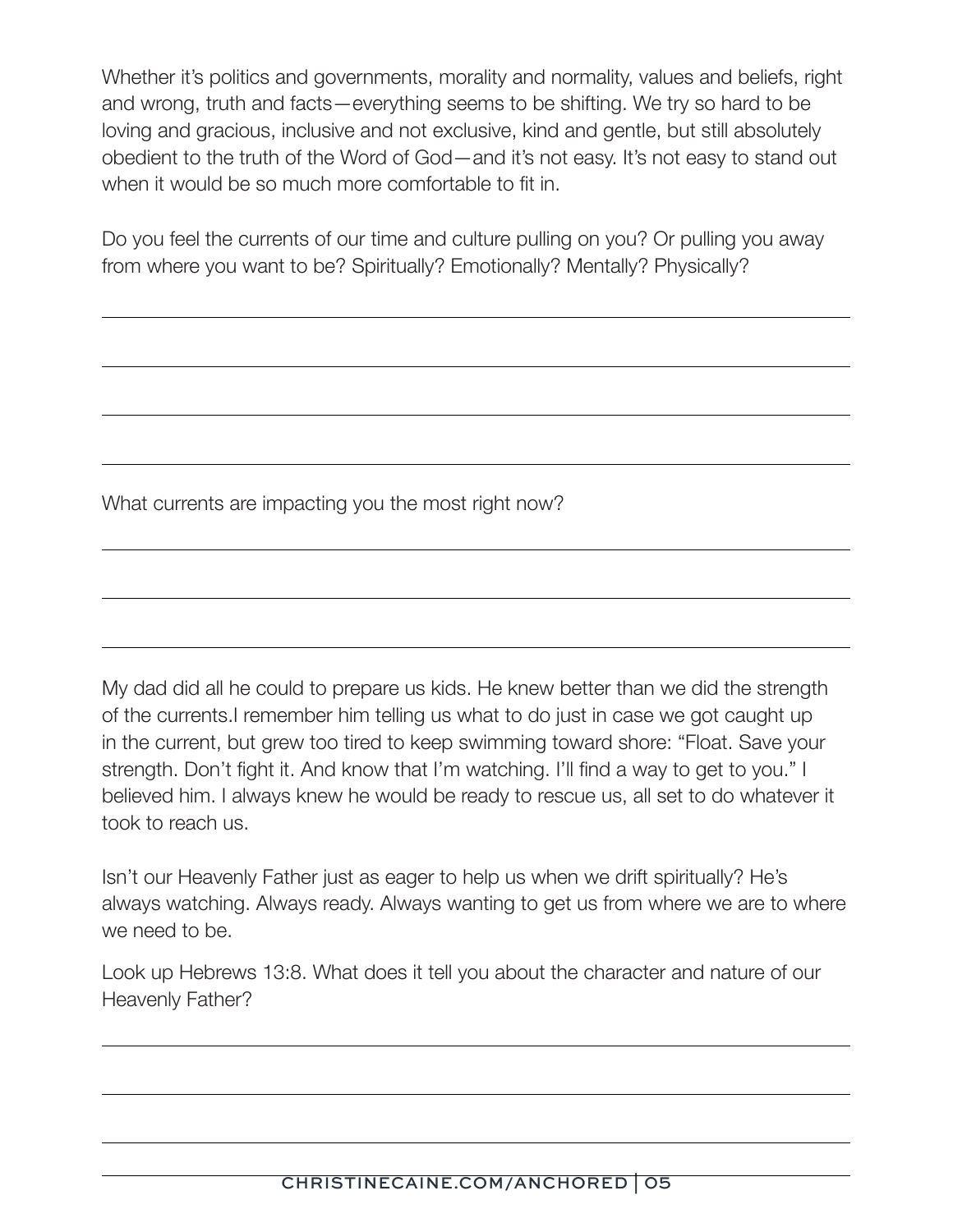There are a number of verses that all state a similar promise. Look up the following verses and personalize the promises God made to people in the Bible and to you and me.

# DEUTERONOMY 31:6-8

# JOSHUA 1:5

# MATTHEW 28:20

#### HEBREWS 13:5

CHRISTINECAINE.COM/ANCHORED | 06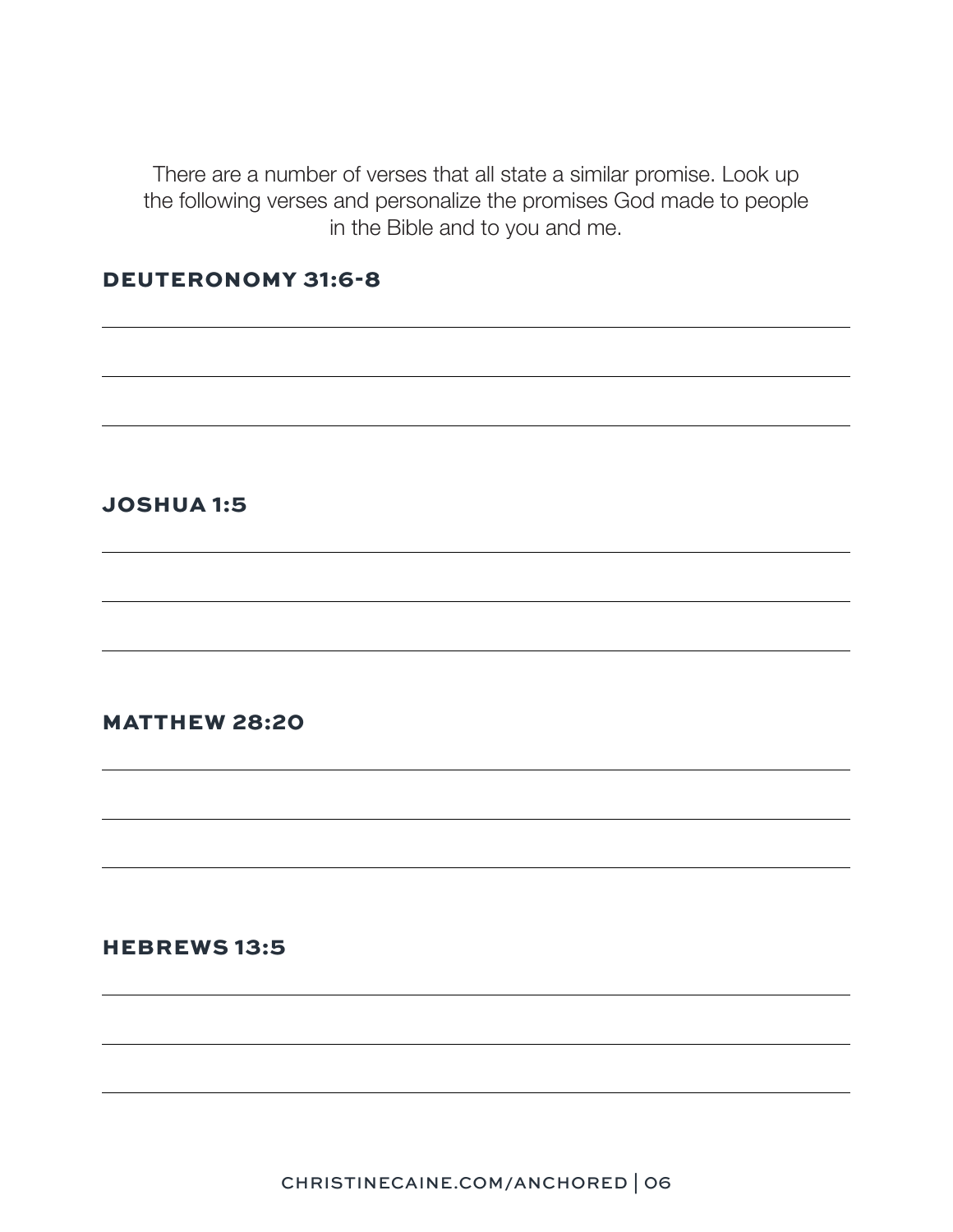Like the story I told in the video about Phil, I, too, have dropped anchor before and failed to set it in the ocean floor. Nick and I had set out one beautiful sunny day for our favorite little cove near where we honeymooned in Greece, when he told me to drop anchor. A short nap later and we were drifting into shipping lanes—and at the same time, a storm was coming! The waves were more than our little boat was designed to withstand, and though we were tossed about for a few hours, Nick was able to get us back to shore. What I learned that day has never left me:

First, all you have to do to drift is nothing.

Second, if you set your anchor, you won't drift.

In light of this, read Hebrews 6:19 and answer the following:

Who is the anchor of our souls?

What two words does the writer of Hebrews use to describe our Anchor?

How will you apply this verse to your life this week?

God sent us a savior—Jesus, this hope—as the anchor for our souls. But kept inside the boat, our anchor does us no good. It's only when we drop it outside the boat, ensuring it's embedded beneath the water's surface in the ocean floor, that this hope we have as an anchor for our souls can go to work. We won't know it's working at first, when everything is calm, but when the winds kick up and the waves start to build, we will know it's doing what Jesus promised.

If we keep our hope in Jesus, we can stay steady. Immoveable. Firmly established. Even in the strongest of currents and the worst of storms.